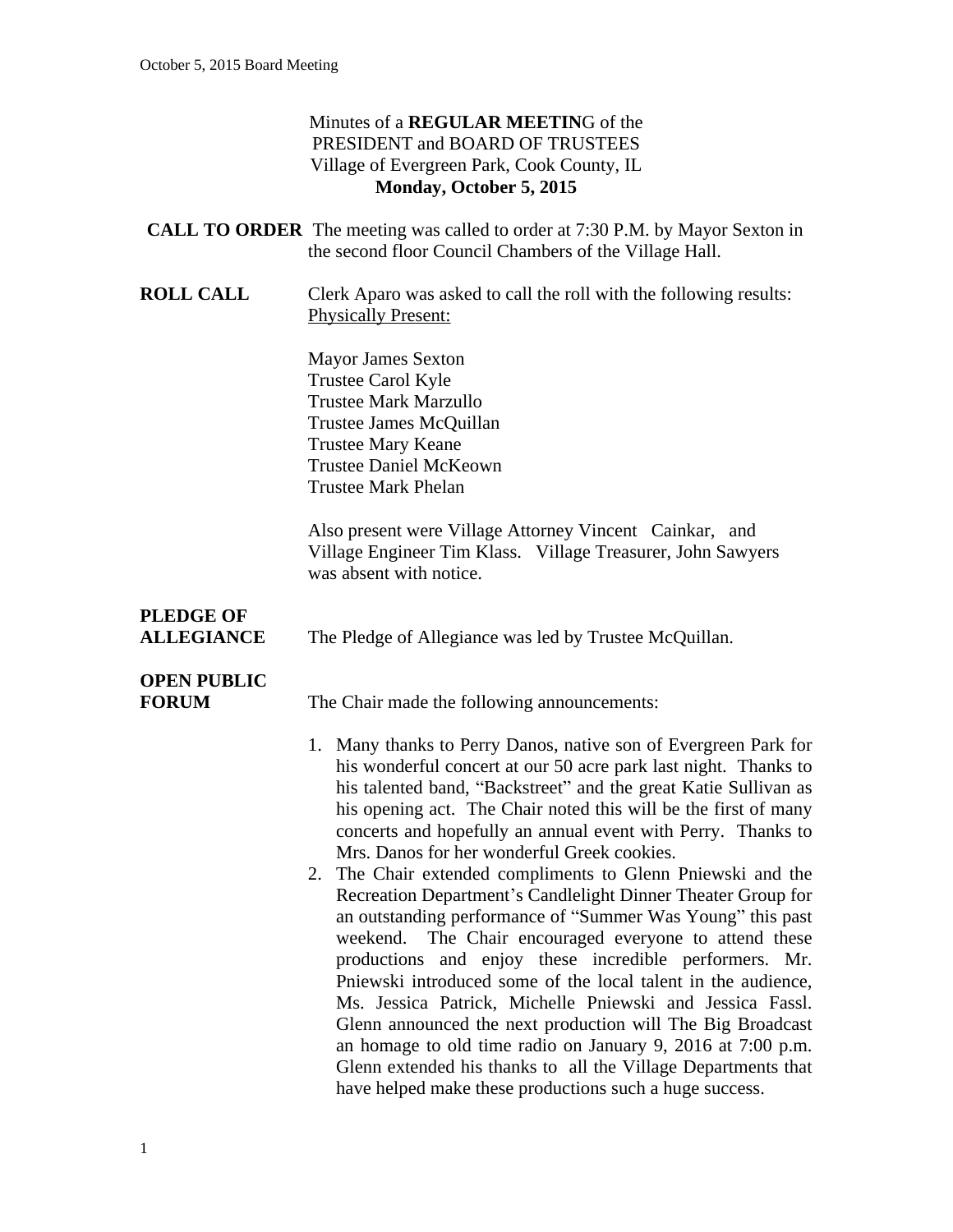- 3. Best wishes to Dwight Erickson on his retirement from the Evergreen Park Public Works Department and thanks for his 28 years of service to the residents and the businesses. The Chair commended Dwight as one of the finest employees we ever had.
- 4. The crossing at  $87<sup>th</sup>$  Street & Rockwell will be closed for 2 weeks beginning Thursday, October 15, 2015 weather permitting, for the installation of a new crossing.
- 5. The Village Hall will be closed in observance of Columbus Day on Monday, October 12, 2015. Normal hours resume on Tuesday, October 13, 2015.
- 6. Flu shots available in the Community Room at the Village Hall on Thursday, October 22, 2015 from 8:00 a.m. to 10:00 a.m. Insurance accepted-BCBS Medicare Part B and Medicaid. Self-pay (no insurance) cost is \$31.95. Flu shots provided by Walgreens. For more info contact the Village Hall.
- 7. Annual Halloween parade at the Community Center is from 6:00 to 7:30 p.m. on Friday October 30, 2015.
- 8. Annual Pass, Punt and Kick Contest for boys and girls ages 6- 11 is Saturday, October 24, 2015 at 10:00 a.m. in Duffy Park.
- 9. Farmers Market continues every Thursday from 7 am to 1 p.m. through October 29, 2015.
- 10. Trustee Keane thanked everyone for their help with the annual Car Show. It was a huge success due to all the volunteers and the Departments and over 300 participants.

### **OPEN PUBLIC**

## **REGULAR**

**AGENDA** Motion by Trustee Kyle second by Trustee Phelan to waive reading of the minutes of the September 14, 2015 Regular Meeting of the President and Board of Trustees and the Evergreen Park Pension Board Minutes from the September 14, 2015 meeting were approved as presented and was passed by unanimous voice vote and so ordered by the Chair.

## **RESOLUTION**

**NO. 23-2015** Motion by Trustee Phelan second by Trustee McQuillan to approve **Resolution NO. 23-2015** with expenditures of the General Corporate Fund of \$ 356,928.37 and the Sewer and Water Fund of \$ 240,159.28 and the 95<sup>th</sup> Street TIF Fund, \$ 23,402.68 and Capital Improvement Fund, \$ 6,561.06 and the Street Bond Fund, \$ 12,720.00 for a total of \$ 639,771.39. Upon roll call, voting YES: Trustees Kyle, Marzullo, McQuillan, Keane, McKeown and Phelan; voting NO: NONE. The motion was passed and so ordered by the Chair.

AUDIENCE NONE.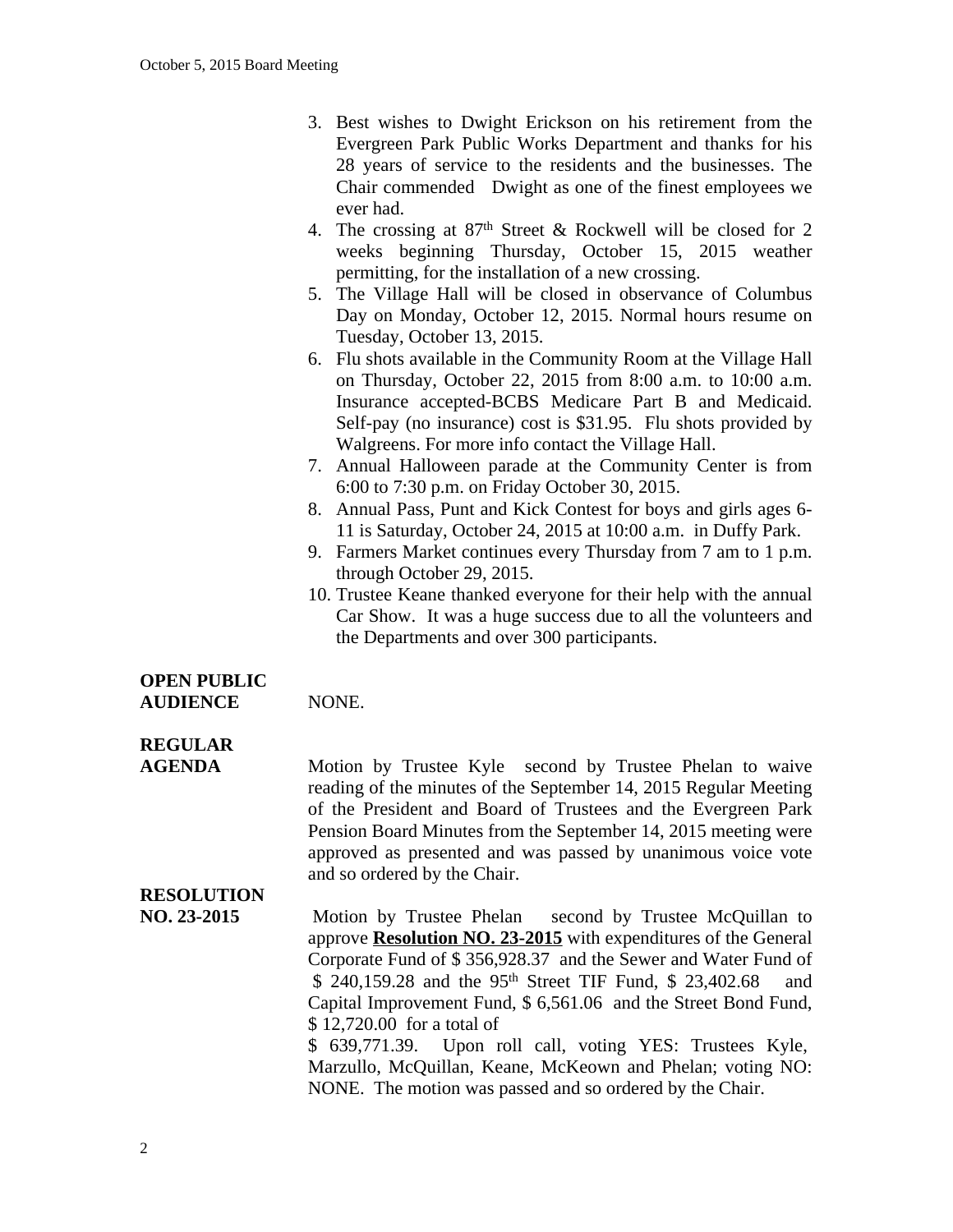| <b>WATER</b>                           |                                                                                                                                                                                                                                                                                                                                                                                                                                                                                                    |
|----------------------------------------|----------------------------------------------------------------------------------------------------------------------------------------------------------------------------------------------------------------------------------------------------------------------------------------------------------------------------------------------------------------------------------------------------------------------------------------------------------------------------------------------------|
| <b>COLLECTORS</b><br><b>REPORT</b>     | Motion by Trustee Marzullo second by Trustee McKeown accepts<br>for file and information the Water Collector's report for<br>September 2015 in the amount of $$701,520.84$ . The motion was<br>passed by unanimous voice vote and so ordered by the Chair.                                                                                                                                                                                                                                         |
| <b>VILLAGE</b>                         |                                                                                                                                                                                                                                                                                                                                                                                                                                                                                                    |
| <b>COLLECTOR'S</b><br><b>REPORT</b>    | Motion by Trustee Marzullo second by Trustee Keane to accept<br>for file and information the Village Collector's report for<br><b>September 2015</b> in the amount of $$2,513,146.28$ was approved as<br>presented and passed by unanimous voice vote and so ordered by<br>the Chair.                                                                                                                                                                                                              |
| <b>BUSINESS</b><br><b>CERTIFICATES</b> | NONE.                                                                                                                                                                                                                                                                                                                                                                                                                                                                                              |
|                                        | The Chair stated the demolition of the former Evergreen Plaza will<br>begin Wednesday, October 7, 2015 at 11:00 a.m. This will be the<br>official start of the demolition. Trustee Keane asked how long it<br>will take. The Chair answered it will be about six months for the<br>entire demo but other parts of the building can be constructed<br>during the $1\frac{1}{2}$ year process.                                                                                                       |
| <b>ORDINANCE</b><br>NO. 24-2015        | Motion by Trustee Kyle second by Trustee McKeown to approve<br>Ordinance No. 24-2015, "AN ORDINANCE APPROVING A<br>FRONT YARD SETBACK FOR THE CONSTRUCTION OF<br>A COVERED FRONT PORCH AND SECOND FLOOR<br><b>EXTENSION ON THE PROPERTY LOCATED AT 10022</b><br>SPAULDING AVENU, EVERGREEN PARK,<br><b>SOUTH</b><br>ILLINOIS." Upon roll call voting YES: Trustees Marzullo,<br>McQuillan, Keane, McKeown, Phelan and Kyle; voting NO:<br>NONE. The motion was passed and so ordered by the Chair. |
| <b>NATIONAL LEAGUE</b>                 |                                                                                                                                                                                                                                                                                                                                                                                                                                                                                                    |
| <b>OF CITIES</b>                       | Motion by Trustee McQuillan second by Trustee Keane to<br>approve the request for the yearly membership dues 2015-2016 to<br>National League of Cities in the amount of \$1,489.00. Upon roll<br>call voting YES: Trustees McQuillan, Keane, McKeown, Phelan,<br>Kyle and Marzullo; voting NO: NONE. The motion was passed<br>and so ordered by the Chair.                                                                                                                                         |

#### **PROCLAMATION HALLOWEEN**

Motion by Trustee McKeown second by Trustee McQuillan to approve the Proclamation, declaring "Saturday, October 31, the Proclamation, declaring *"Saturday, October 31, 2015 as Halloween in the Village of Evergreen Park."* The Chair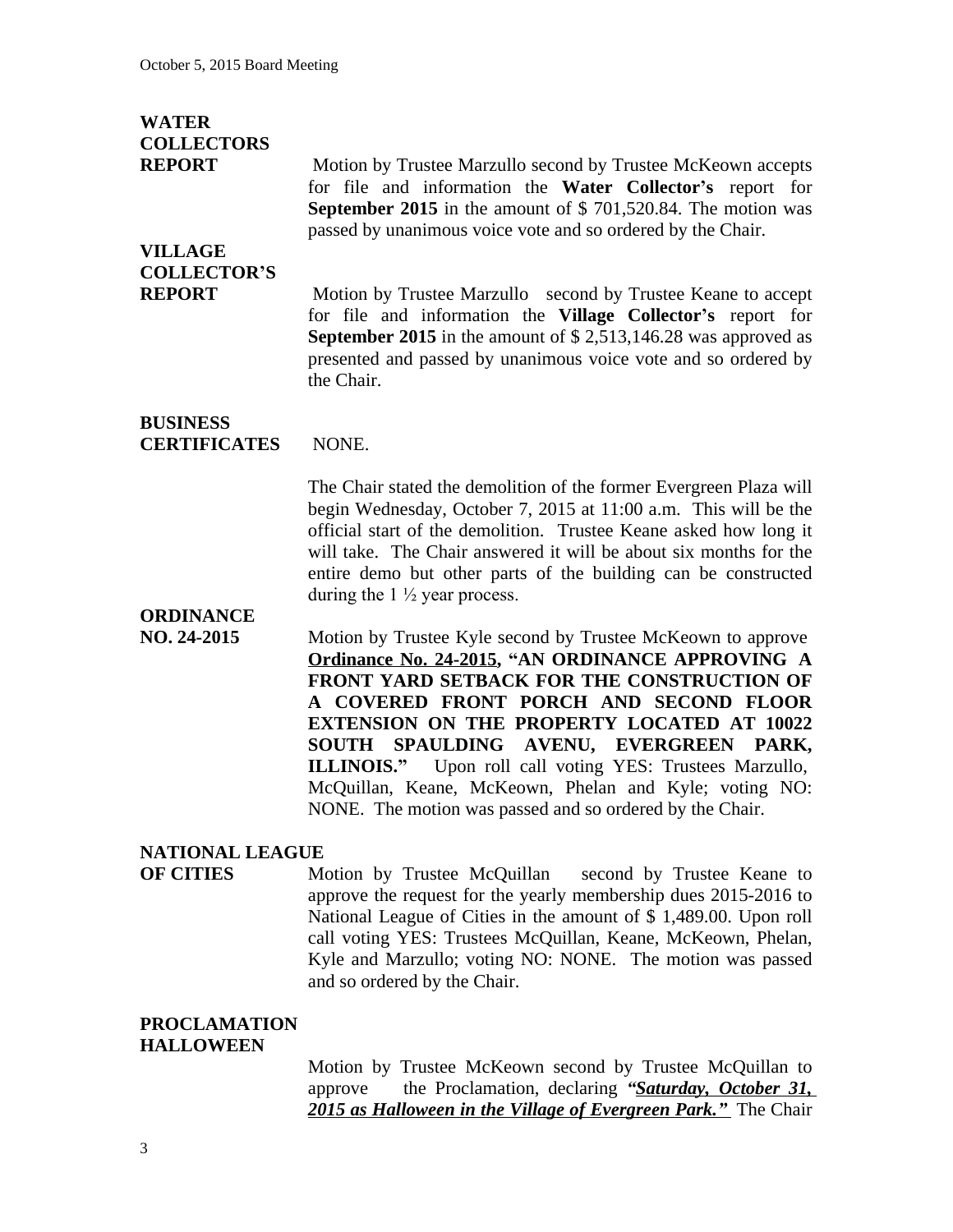encouraged residents to attend the Recreation Department Parade festivities on Friday, October 30, 2015. Hours for trick or treat are 2:00 p.m. to 6:00 p.m. Upon roll call voting YES: Trustees Keane, McKeown, Phelan, Kyle, Marzullo, and McQuillan; voting NO: NONE. The Motion was passed and so ordered by the Chair.

# **PD REQUEST**

**VACANY/HIRE** Motion by Trustee McQuillan second by Trustee Phelan to approve Police Chief's Saunders request to declare (3) three vacancies in the patrol division and hire (3) three patrol officers from the existing Probationary Patrol Officer Eligibility List. Upon roll call voting YES: Trustees McKeown, Phelan, Kyle, Marzullo, McQuillan and Keane; voting NO: NONE. The Motion was passed and so ordered by the Chair.

#### **SALE OF SEIZED**

**VEHICLE** Motion by Trustee Phelan second by Trustee Marzullo to approve Police Chief's Saunders request to sell a 2002 Dodge Durango which was acquired as a seized vehicle. Upon roll call voting YES: Trustees Phelan, Kyle, Marzullo, McQuillan, Keane and McKeown; voting NO: NONE. The Motion was passed and so ordered by the Chair.

### **LT. WENDI FRANKLIN FBI ACADEMY**

Motion by Trustee Phelan second by Trustee Kyle to approve Police Chief's Saunders recommendation to send Lt. Wendi Franklin to the 263rd FBI National Academy Session in Quantico Virginia. The Chair noted only 1% of all police officers nationwide attend this premier although grueling training. The Chair stated Police Chief Saunders attended the academy and asked how many of our EP police have attended the FBI academy.

Chief Saunders responded (13) thirteen total (9) nine now retired and (4) four active EPPD police personnel. The Chair congratulated and commended Lt. Franklin for her hard work. He also thanked former Police Chief Norbert Smith and current Chief Saunders for their ongoing association with the FBI Academy. There is no cost to the Village for attendance. Upon roll call voting YES: Trustees Kyle, Marzullo, McQuillan, Keane, McKeown and Phelan; voting NO: NONE. The Motion was passed and so ordered by the Chair.

## **QUEEN OF**

**MARTYRS** Motion by Trustee Marzullo second by Trustee Keane to approve the request from Queen of Martyrs for a Homecoming Parade on Saturday, October 10, 2015. Upon roll call voting YES: Trustees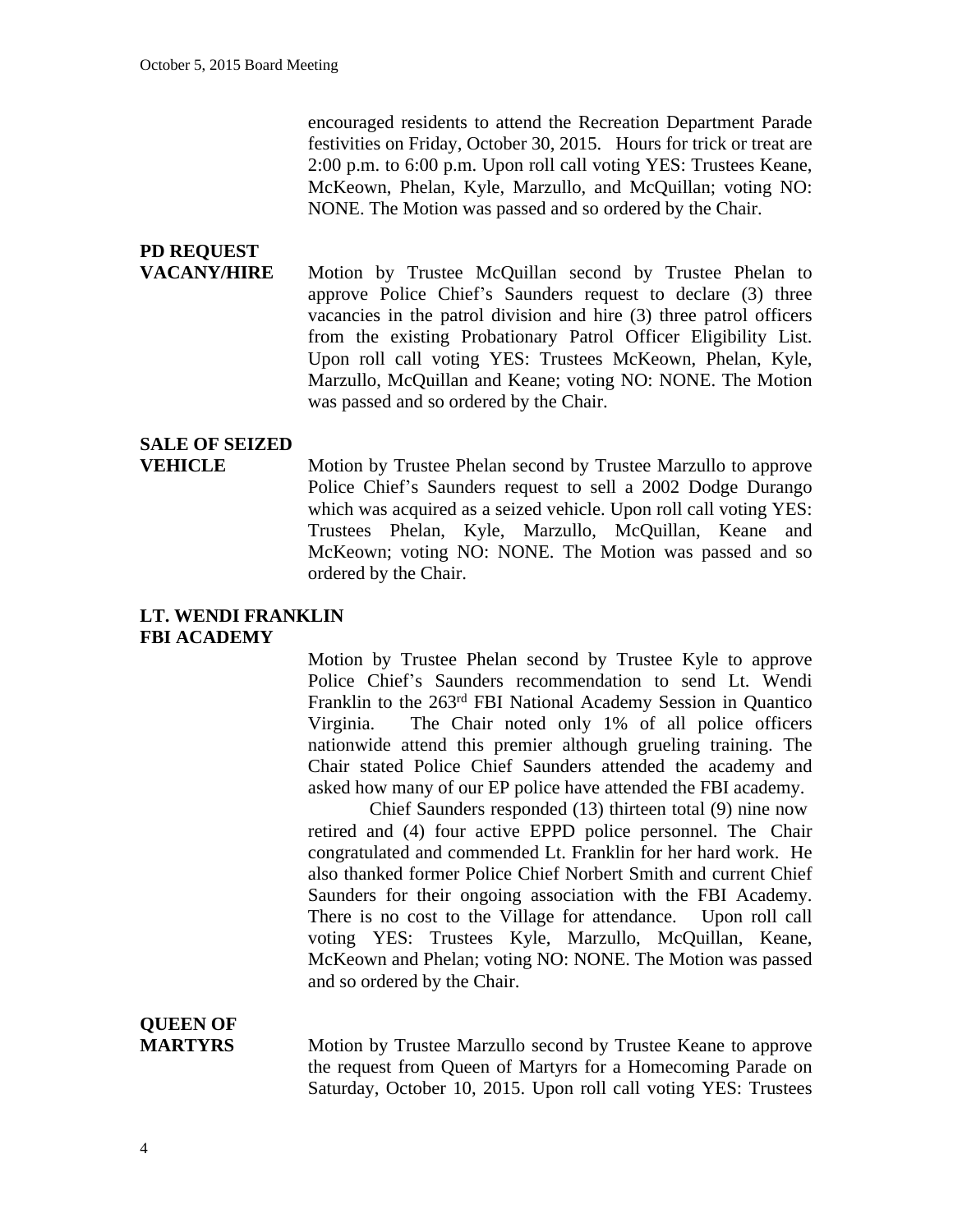Marzullo, McQuillan, Keane, McKeown, Phelan and Kyle; voting NO: NONE. The Motion was passed and so ordered by the Chair.

#### **SXU MARCH OF DIMES BABIES WALK**

Motion by Trustee McKeown second by Trustee McQuillan to approve the request from SXU for a March of Dimes South Suburban March for Babies 5 K Run/Walk on Sunday, May 1st, 2016. Trustee Kyle suggested a calendar for all the various runs/walks taking place in the Village. Upon roll call voting YES: Trustees McQuillan, Keane, McKeown, Phelan, Kyle and Marzullo; voting NO: NONE. The Motion was passed and so ordered by the Chair.

**ENGINEER'S**

**REPORT** Mr. Klass had no report.

**ATTORNEY'S**

**REPORT** Mr. Cainkar had no report.

## **DEPT.**

**HEADS** Jim Feltz, Youth Director, reported the annual coat drive has begun and runs from October 1 through November 30, 2015. Clean usable coats may be dropped off at the Community Center and the Village Hall. Teens are available for a fee to do raking, snow shoveling and various household chores. American Academy of Pediatrics Red Cross Babysitting Training Class is Saturday, October 24, 2015 from 9 a.m. to 4 p.m. – cost \$ 50.00

> Dennis Duffy, Recreation Director congratulated the Chair on the Cubs wild card play-off game. He also reported the recent 2<sup>nd</sup> annual disc golf tournament with over sixty (60) golfers. Dance class started last week. Soccer season ends on October 17, 2015 with a big game under the lights at Evergreen Park High School.

**BIDS** Motion by Trustee Phelan second by Trustee McKeown to approve PW Director Lorenz's request to award H & R Johnson Brothers, Inc. in the amount of \$ 95,680.00 for labor only on the construction of the Barn at the urban park. The Chair noted three (3) bids were submitted but contractors did not understand this was for labor only. Upon roll call voting YES: Trustees Keane, McKeown, Phelan, Kyle, Marzullo and McQuillan; voting NO: NONE. The Motion was passed and so ordered by the Chair.

> Motion by Trustee Kyle second by Trustee Keane to go out to bid for the paving of two (2) alleys at  $95<sup>th</sup>$  & Washtenaw (behind Pet Smart) and 87<sup>th</sup> Street the Utica and Sacramento alley. Upon roll call voting YES: Trustees McKeown, Phelan, Kyle, Marzullo,